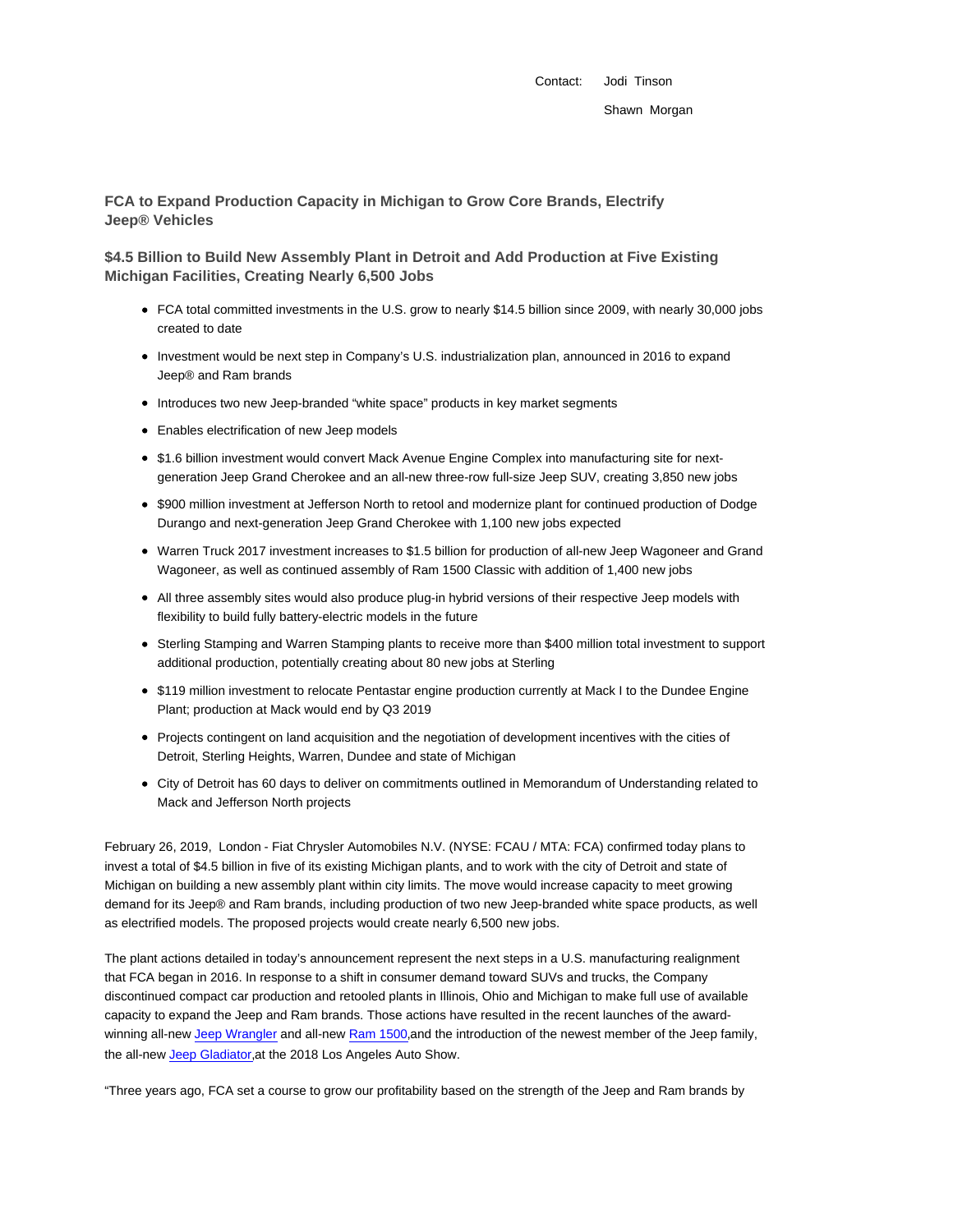realigning our U.S. manufacturing operations," said Mike Manley, Chief Executive Officer, FCA N.V. "Today's announcement represents the next step in that strategy. It allows Jeep to enter two white space segments that offer significant margin opportunities and will enable new electrified Jeep products, including at least four plug-in hybrid vehicles and the flexibility to produce fully battery-electric vehicles."

The city of Detroit has 60 days to meet the terms of a Memorandum of Understanding, which requires the acquisition of property critical to the execution of the Mack project. The additional investments are subject to the successful negotiation and final approval of development packages with the state and other local governments.

## **Plant Investment Details**

FCA would invest \$1.6 billion to convert the two plants that comprise the Mack Avenue Engine Complex into the future assembly site for the next-generation Jeep Grand Cherokee, as well as an all-new three-row full-size Jeep SUV and plug-in hybrid (PHEV) models, adding 3,850 new jobs to support production. The Company intends to start construction of the new Detroit facility by the end of Q2 2019 with the first three-row vehicles expected to roll off the line by the end of 2020, followed by the all-new Grand Cherokee in the first half of 2021.

Also as part of this announcement, the Jefferson North Assembly Plant would receive an investment of \$900 million to retool and modernize the facility to build the Dodge Durango and next-generation Jeep Grand Cherokee. FCA expects to create 1,100 new jobs at Jefferson North.

The reborn Mack facility would be the first new assembly plant to be built in the city of Detroit in nearly three decades. In 1991, Jefferson North was the last new assembly plant built in the city. When complete, Mack would join Jefferson North as the only automotive assembly plants to be located completely within the city limits of Detroit.

The Pentastar engines – the 3.6-, 3.2- and 3.0-liter – currently built at Mack I would be relocated to the Dundee Engine Plant as part of a \$119 million investment. Pentastar production at Mack I would end by Q3 2019. Mack II has been idle since it ceased production of the 3.7-liter V-6 in September 2012.

FCA also confirms the investment at Warren Truck to retool for production of the all-new Jeep Wagoneer and Grand Wagoneer, announced in 2017,along with their electrified counterparts, would increase to \$1.5 billion. Production is expected to launch in early 2021. In addition to the new Jeep models, the plant would continue building the Ram 1500 Classic, which is being extended to meet market demand. It is expected that 1,400 new jobs would be added. As a result of this investment announcement, production of the all-new Ram Heavy Duty will continue at its current location in Saltillo, Mexico.

To support the additional production, the Company's Warren Stamping (Warren, Michigan) and Sterling Stamping (Sterling Heights, Michigan) plants would receive investments of \$245 million and \$160 million, respectively, with Sterling Stamping expected to add more than 80 new jobs.

This investment is part of the Company's capital spending plan presented in June 2018.

## **Realignment of FCA U.S. Manufacturing Operations**

Over the past two years, FCA has realigned production at four plants in Illinois, Ohio and Michigan to increase capacity for the Jeep Cherokee, Jeep Wrangler and Ram 1500 light-duty truck, and created additional manufacturing capacity for the Jeep Gladiator in Ohio.

The investments included:

- \$350 million in the Belvidere Assembly Plant (Illinois) to produce the Jeep Cherokee, which moved from Toledo, Ohio, in 2017. More than 300 new jobs were added to support production, which launched in June 2017.
- \$700 million in the Toledo Assembly Complex (Ohio) to retool the North plant to produce the nextgeneration Jeep Wrangler. Approximately 700 new jobs were added to support production, which began in December 2017.
- \$1.48 billion in the Sterling Heights Assembly Plant (Michigan) to build the next-generation Ram 1500 truck, adding more than 700 new jobs. Production of the new truck began in March 2018. Production of the Ram 1500 Classic continues at Warren Truck (Michigan).